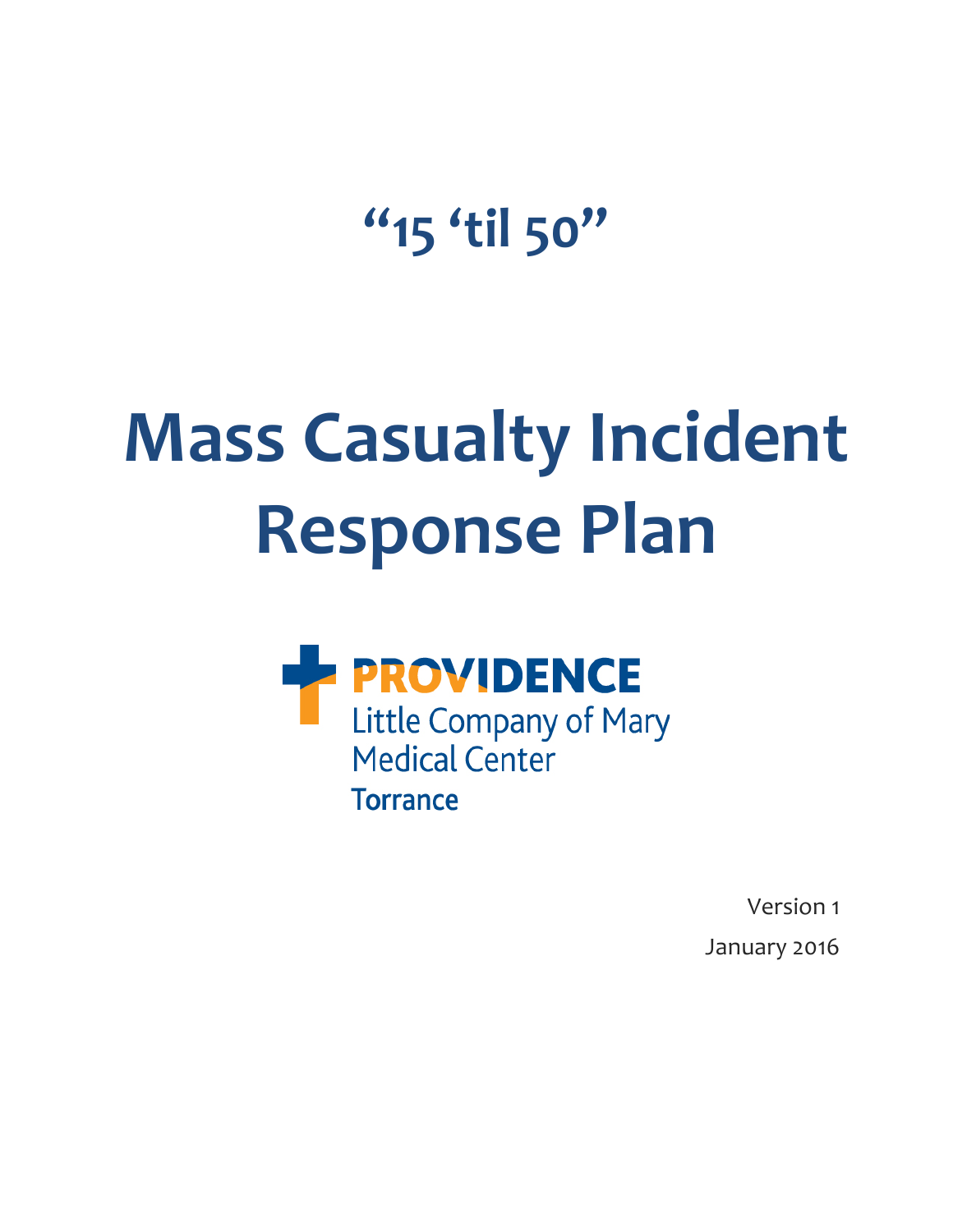

# **ACKNOWLEDGMENTS**

This Project was sponsored by the Los Angeles County Emergency Medical Services Agency and funded in part by the Hospital Preparedness Program, U.S. Department of Health and Human Services (HHS), Assistant Secretary for Preparedness and Response (ASPR) grant funding. 

This award has been assigned the Federal Award Identification Number (FAIN) U90TP000516. 

The 15 'til 50 Mass Casualty Guide was developed by Henry Mayo Newhall Memorial Hospital and Providence Little Company of Mary Medical Center Torrance.

Project Contributors provided strategic guidance regarding guide development, validation, and implementation.

Project Sponsor

Terry Crammer, RN Los Angeles County Department of Health Services EMS Agency

Project Managers Terry Stone, RN Henry Mayo Newhall Hospital

Chris Riccardi, CHSP, CHEP, CHCM-SEC Providence Little Company of Mary Medical Center Torrance

# **Consultants**

Constant and Associates, Inc. served as the project consultant. The following individuals supported content development: Robbie Spears, MSW Francisco Soto, MS Jim Sims, MS Ashley Slight, MPH Michelle Constant Crystal Chambers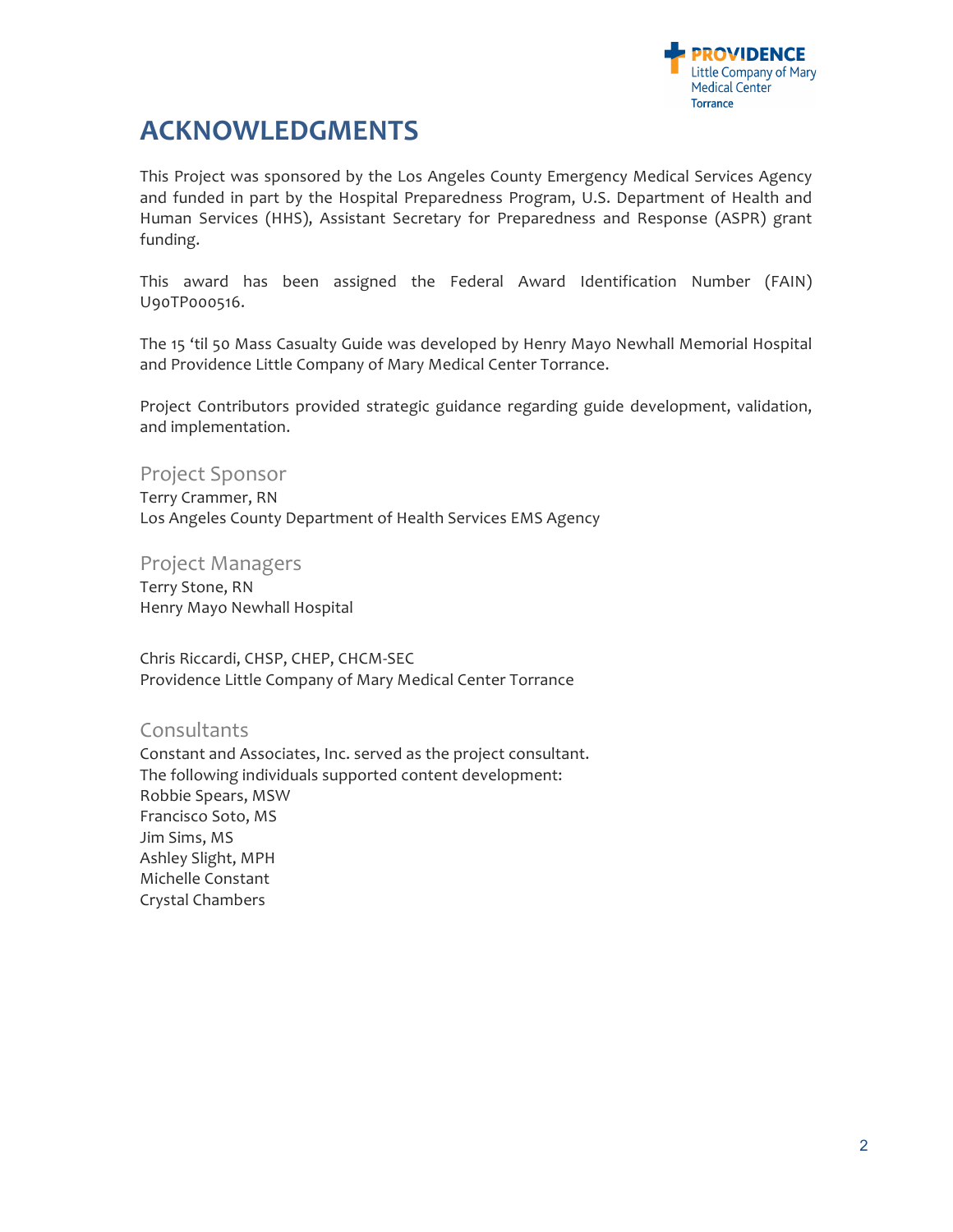

# **ACRONYMS**

| <b>Acronym</b> | <b>Definition</b>                              |
|----------------|------------------------------------------------|
| <b>AAR</b>     | After-Action Report                            |
| C&A            | <b>Constant &amp; Associates</b>               |
| <b>CERT</b>    | Community Emergency Response Team              |
| <b>CDPH</b>    | California Department of Public Health         |
| <b>DHS</b>     | Department of Homeland Security                |
| <b>DPS</b>     | Department of Public Safety (Security)         |
| <b>DRT</b>     | Disaster Response Team                         |
| ED             | <b>Emergency Department</b>                    |
| EOC            | <b>Emergency Operations Center</b>             |
| EOP            | <b>Emergency Operations Plan</b>               |
| <b>ERP</b>     | <b>Emergency Response Plans</b>                |
| <b>EVS</b>     | <b>Environmental Safety</b>                    |
| <b>FEMA</b>    | Federal Emergency Management Agency            |
| <b>FSE</b>     | <b>Full Scale Exercise</b>                     |
| <b>HCC</b>     | <b>Hospital Command Center</b>                 |
| <b>HICS</b>    | Hospital Incident Command System               |
| <b>IAP</b>     | <b>Incident Action Plan</b>                    |
| <b>ICP</b>     | <b>Incident Command Post</b>                   |
| ICS            | <b>Incident Command System</b>                 |
| <b>JIC</b>     | Joint Information Center                       |
| <b>JITT</b>    | Just-in-Time Training                          |
| LA             | Los Angeles                                    |
| LACDPH         | Los Angeles County Department of Public Health |
| MCI            | <b>Mass Casualty Incident</b>                  |
| <b>NIMS</b>    | National Incident Management System            |
| PHEP           | Public Health Emergency Preparedness           |
| PIO            | <b>Public Information Officer</b>              |
| <b>POM</b>     | Plant Operations and Maintenance               |
| PPE            | Personal Protective Equipment                  |
| <b>TFD</b>     | <b>Torrance Fire Department</b>                |
| <b>TPD</b>     | Torrance Police Department                     |
| <b>TTX</b>     | <b>Tabletop Exercise</b>                       |
| <b>TX</b>      | Treatment                                      |
| <b>UCP</b>     | <b>Unified Command Post</b>                    |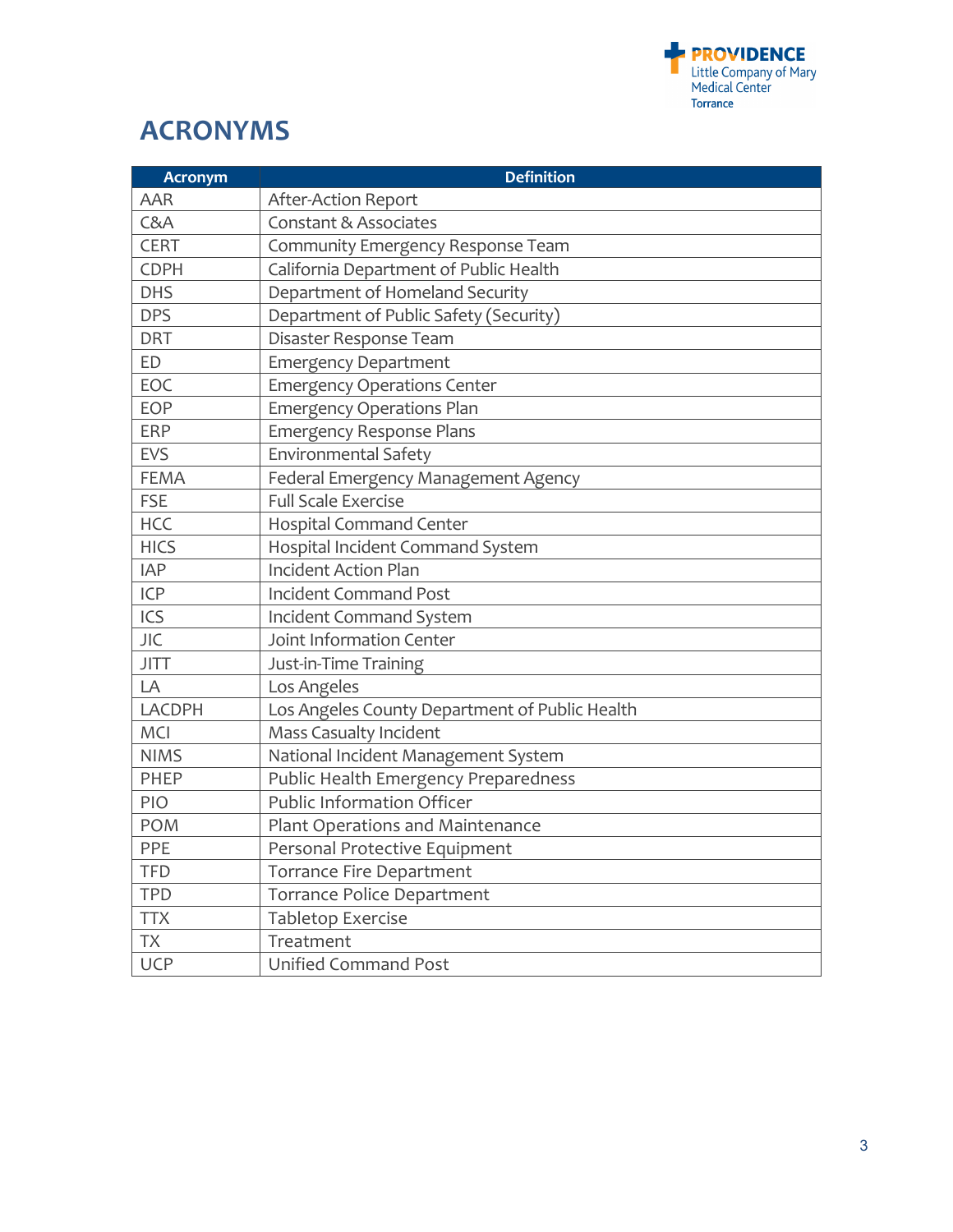

# **TABLE OF CONTENTS**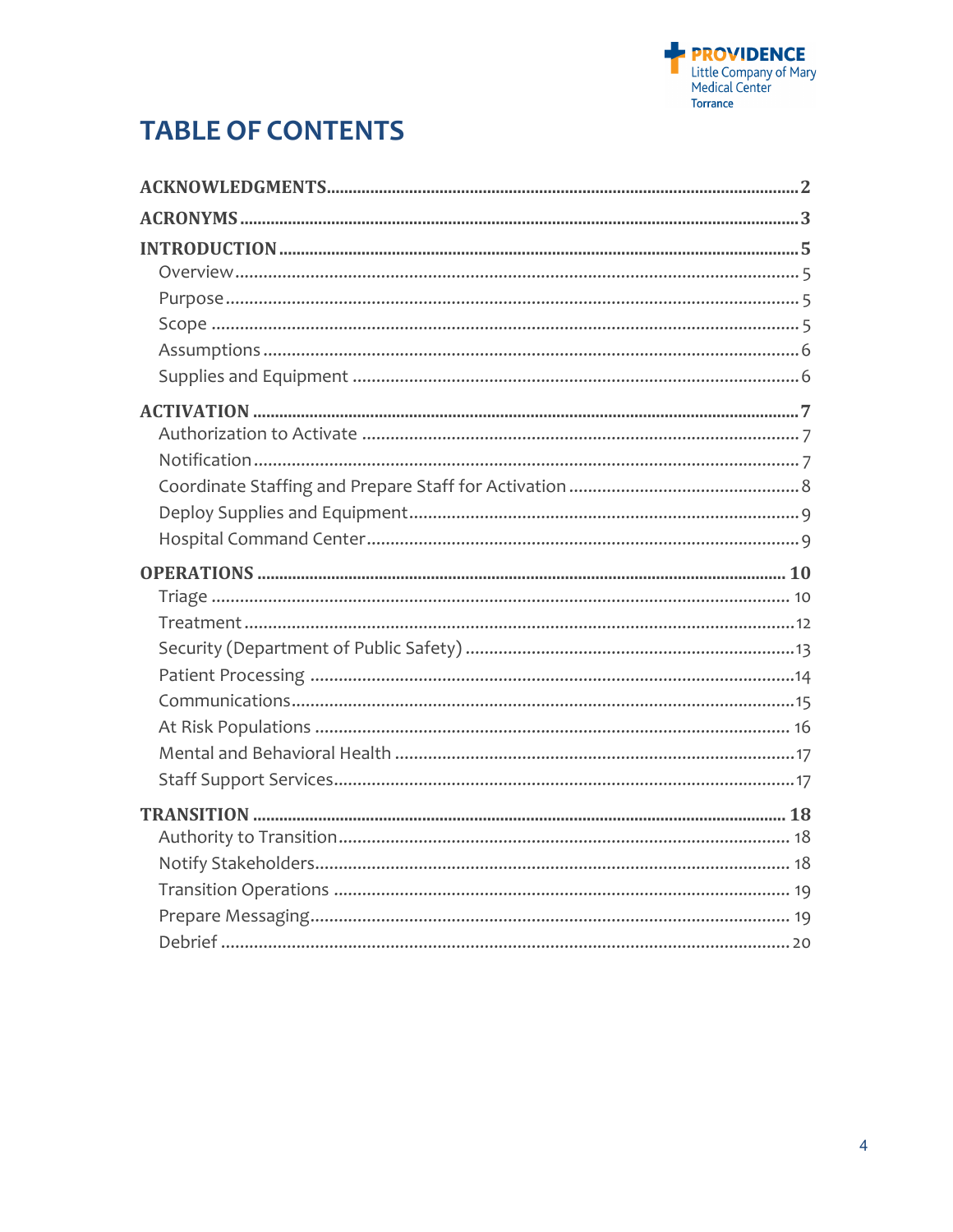

# **INTRODUCTION**

## *Overview*

Working at full capacity on a daily basis, hospitals around the country often find that there isn't a comprehensive plan in place that specifies what will happen within the first 15 minutes of a Mass Casualty Incident (MCI). Providence Little Company of Mary Medical Center Torrance (PLCMMCT) noted that their own hospital's disaster plan was ambiguous and lacked specific roles and functions for responding staff. Staff were assigned unfamiliar roles and expected to still function effectively. PLCMMCT convened a Planning Team to address this gap and as part of the research phase and developed the "15 Minutes 'til 50 Patients" MCI response program.

The "15 Minutes 'til 50 Patients" Mass Casualty Incident (MCI) response program was conceptualized by a small, multidisciplinary team within the Emergency Department at Providence Little Company of Mary Medical Center Torrance (PLCMMCT), California. The premise of this plan is the rapid deployment of staff, supplies and equipment. The goal is to prepare hospital personnel to respond to an MCI by familiarizing them with their roles and responsibilities. It is an MCI response plan that is flexible, scalable and adaptable to the needs of any hospital or healthcare facility.

## *Purpose*

The purpose of the 15 'til 50 Plan is to prepare PLCMMCT to be able to rapidly deploy staff, supplies, and equipment in the event of an MCI. The plan covers pre-incident measures such as coordination and procurement of equipment. It also covers the phases of incident management: activation, operation, and transition into either ongoing emergency operations or demobilization.

It is applicable to events that test medical surge capacity. The planning framework falls within what the CDC describes as the "Dual Wave Phenomenon" in which the larger group of less severely injured walking wounded typically arrive within 15-30 minutes of an incident, followed within an hour or two by a second wave of more severely injured who will require pre-hospital emergency transportation.

## Scope

This plan is designed and intended to address numerous hazards that would result in a MCI that may affect PLCMMCT. It is intended to supplement pre-existing Emergency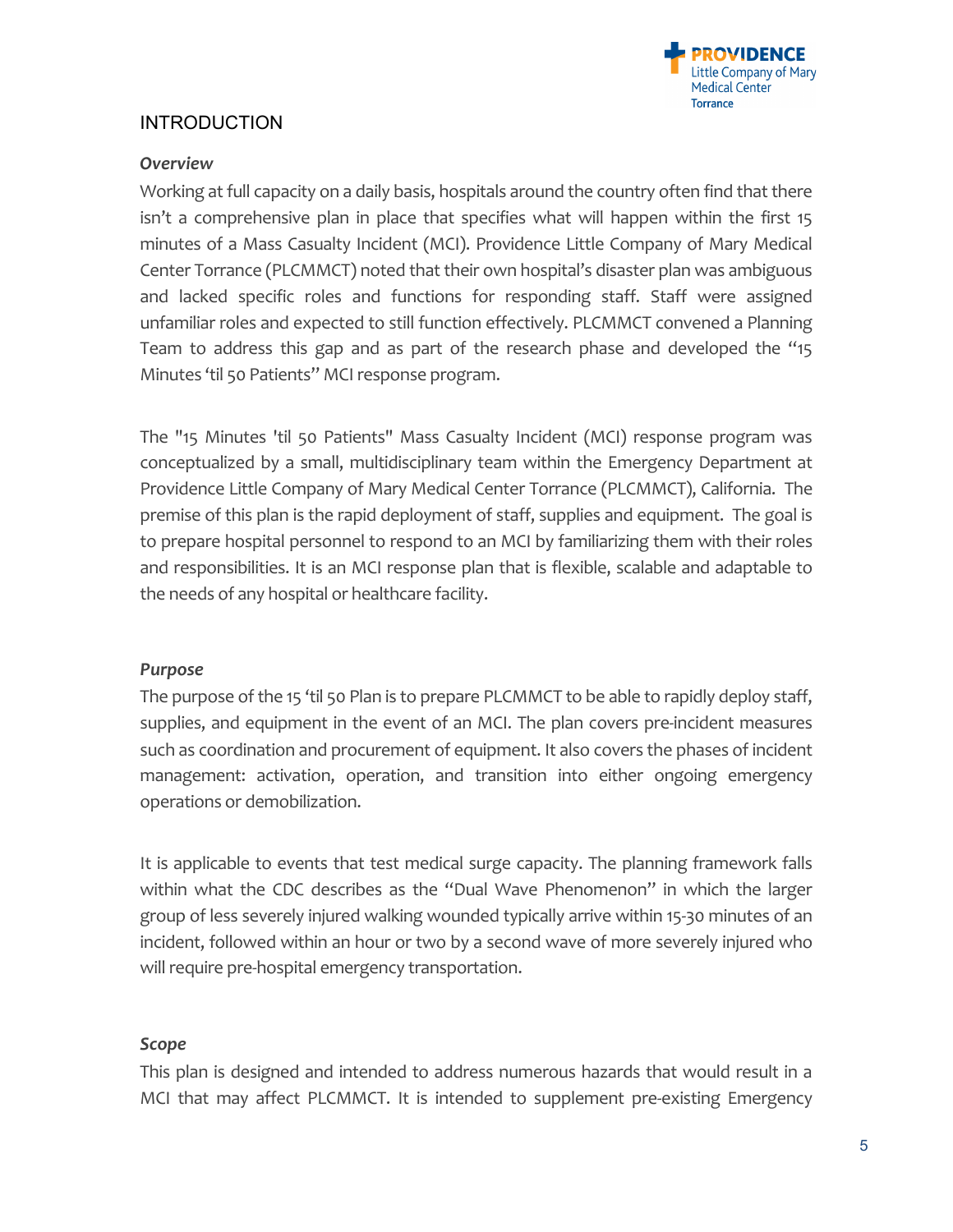

Operations Plans, which have been created using an all-hazards model. Therefore, this plan may be used for any type of incident, whether natural, man-made, or technological. This plan applies to all departments, personnel, and agents of PLCMMCT.

## *Assumptions*

Assumptions that the Planning Team made when constructing the plan include:

- PLCMMCT already have emergency plans, procedures and policies in place. This plan is meant to supplement, not replace existing plans
- "15 minutes" is counted from the moment the plan is activated, not from the moment the incident starts
- Your 15 'til 50 MCI plan will involve multiple departments in your hospital, not just the Emergency Department
- For the first 15 minutes...and perhaps longer...response will have to be conducted by staff on duty using existing equipment and supplies
- Less seriously injured casualties who self-transport, or are transported by friends and family typically arrive before those who are most seriously injured

## **Supplies and Equipment**

PLCMMCT has procured and prepositioned caches specifically for 15 'til 50 activation. These include:

- 15 'til 50 "Go-Kits"
- Mobile and Stationary Storage Units/Trailers
- Command Center Supplies
- Labor Pool Supplies

A detailed list of supplies and equipment for each element above can be found in the Emergency Operations Plan (EOP) under the INVENTORIES tab. The lists were created based on PLCMMCT's capacity. Supplies are located in the Earl Street Loading Dock supply shed, Disaster Supply trailer the Disaster Food Supply room, supply shed in parking structure, the Facilities Building Incident Command Center and the Emergency Department. A map of the facility with caches marked is included under the MAPS tab within this plan. All prepositioned supplies and equipment for the 15 'til 50 program will not be used for day-to-day operations. The Emergency Management Officer or designee will re-evaluate supplies annually as well as after each and every exercise and/or incident.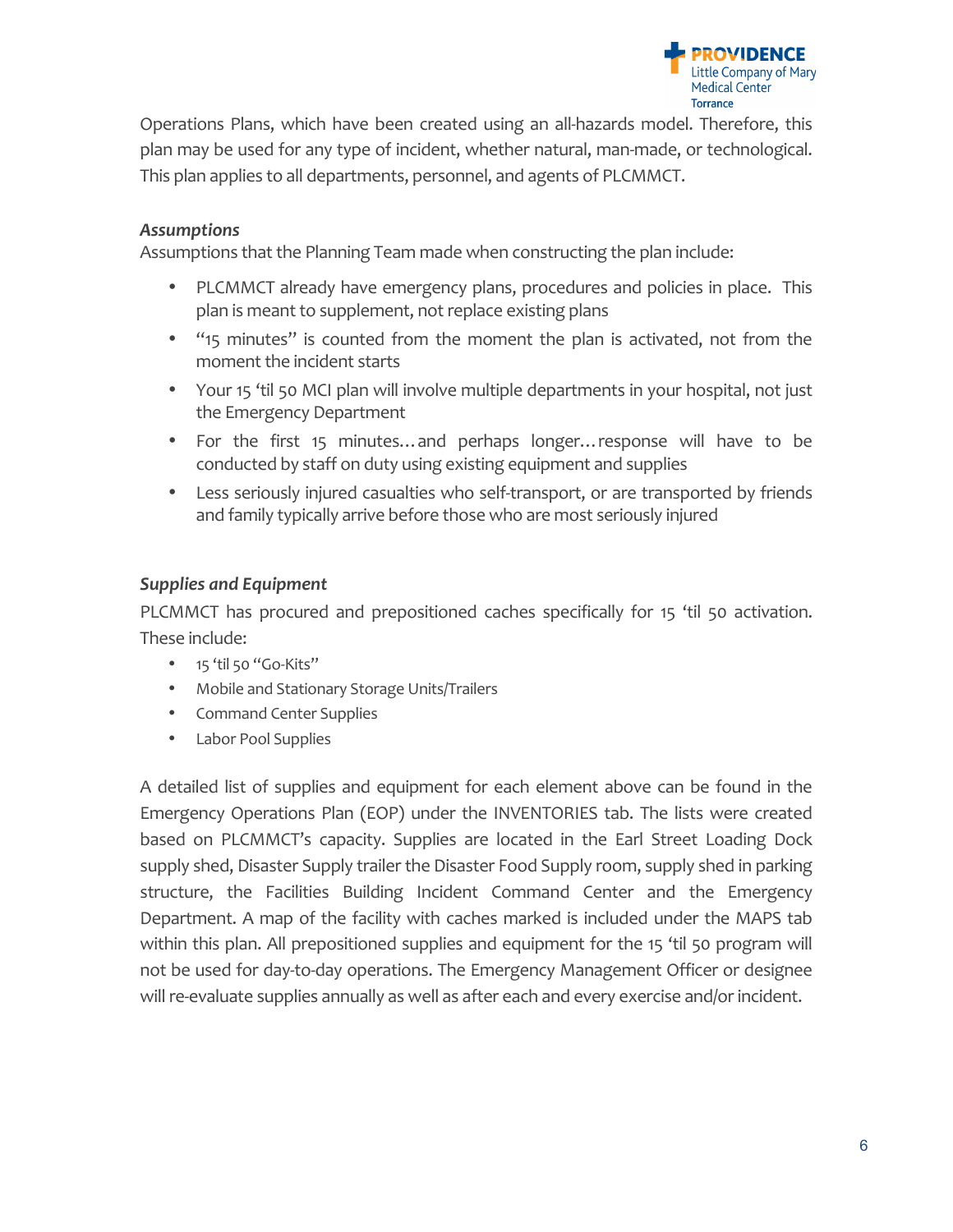

# **ACTIVATION**

The notification of a mass casualty incident (MCI) may come to the hospital in any one of numerous formats; 'walking wounded' coming into the hospital, a staff member noticing a breaking news story on the television, or a phone call from the local fire department. It might be immediately obvious that PLCMMCT will be handling an MCI immediately, or the scope of the MCI might not be clear for some time. Regardless of how the hospital is informed of an MCI, the decision must be made to activate the 15 'til 50 Plan.

# *Authorization to Activate*

Regardless of time or staffing, the decision to activate the 15 'til 50 plan will be made by the House Supervisor and/or Administrator In Charge that ultimately determines to activate the MCI in conjunction with the Emergency Department Physician, Director, Emergency Department and/or Emergency Management Office. Information to consider when determining whether the 15 'til 50 Plan should be activated includes:

- Location of the incident and its proximity to PLCMMCT and other healthcare facilities
- Type of incident
- Number of persons injured in the incident, and the severity of those injuries
- The need to quickly triage injured persons and/or the need to coordinate their transportation to other healthcare facilities

Ultimately, the final decision to activate the 15 'til 50 Plan lies with Administrator-In-Charge and should be activated when it is apparent that patient surge will outstrip the hospital's ability to handle with normal operations.

# *Notification*

When the Emergency Department Charge Nurse, MD and House Supervisor have determined that an MCI has occurred and that the hospital must prepare for surge capacity, The House Supervisor will notify PBX who will announce the activation to all department heads via overhead page to initiate a Code TRIAGE External

As the 15 'til 50 Plan involves all hospital departments, it is important that all departments be made explicitly aware that the 15 'til 50 Plan is being activated. To accomplish this, the code over the intercom will explicitly state after an audible "ping" "Code TRIAGE External" three times. All staff are to report to their positions and prepare to support the influx of patients.

In addition to hospital personnel who must be notified that the plan has been activated, the following external partners should be notified that the hospital is responding to an MCI and that surge plans have been activated: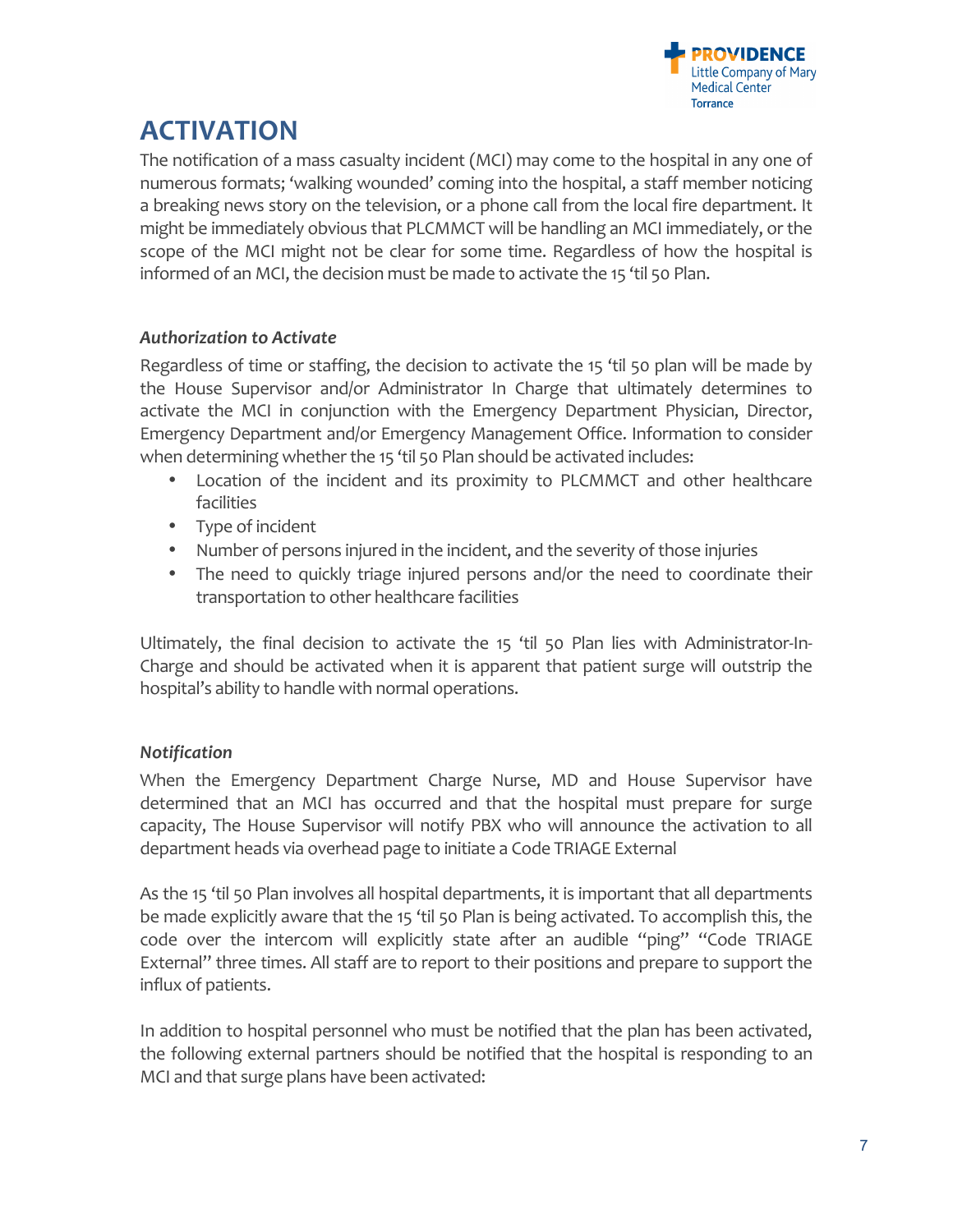

| <b>Organization/Department</b> | <b>Point of Contact</b> | Contact<br>Information<br>(phone, email,<br>$etc.$ ) | <b>Position</b><br><b>Responsible for</b><br><b>Notifying</b> |
|--------------------------------|-------------------------|------------------------------------------------------|---------------------------------------------------------------|
| <b>Torrance Fire</b>           | Dispatch                | Phone/911                                            | Liaison Officer                                               |
| Hospital Admin                 | <b>AOC</b>              | Phone                                                | <b>House Supervisor</b>                                       |
| Torrance PD                    | EOC                     | <b>Ring Down</b><br>Phone (HCC)                      | Liaison Officer                                               |
| LACo EMS/MAC                   | <b>MAC</b>              | ReddiNet                                             | <b>MICN</b>                                                   |
| Other Hospitals                | <b>MAC</b>              | ReddiNet                                             | <b>MICN</b>                                                   |
| Liberty Ambulance              | <b>Shift Supervisor</b> | Phone                                                | <b>MICN</b>                                                   |

#### *Coordinate Staffing and Prepare Staff for Activation*

Upon announcing that the 15 'til 50 Plan is being activated, Emergency Department Charge Nurse will assign roles and distribute the go kits, which contain vests, job action sheets, treatment area set up maps stethoscopes, trauma shears and pens. Staff should also immediately begin following their specific protocols and procedures, including reporting to their assigned location/supervisor, and carrying out tasks that directly support the 15 'til 50 effort.

As the Plan is activated, Case Management and Bed Board should immediately begin working with physicians and nursing staff to begin the rapid discharge of inpatients and Emergency Department patients. The goal of this step is to free up as much hospital space as possible in order to accommodate the influx of survivors expected related to the MCI. 

Upon the activation of the 15 'til 50 Plan, the process of recalling key hospital staff and personnel must also begin. After internal notification to all departments and on-site personnel, the Nurse Staffing Office should quickly assess the current staffing and determine the need for additional personnel. Considerations when determining the number and type of staff to recall include:

- Type of incident
- Type of injuries
- Anticipated number of patients
- Anticipated length of incident response
- Anticipated role of ancillary and support departments

Using established procedures for recalling hospital staff, the individual hospital departments and/or PBX personnel will make notifications and ensure adequate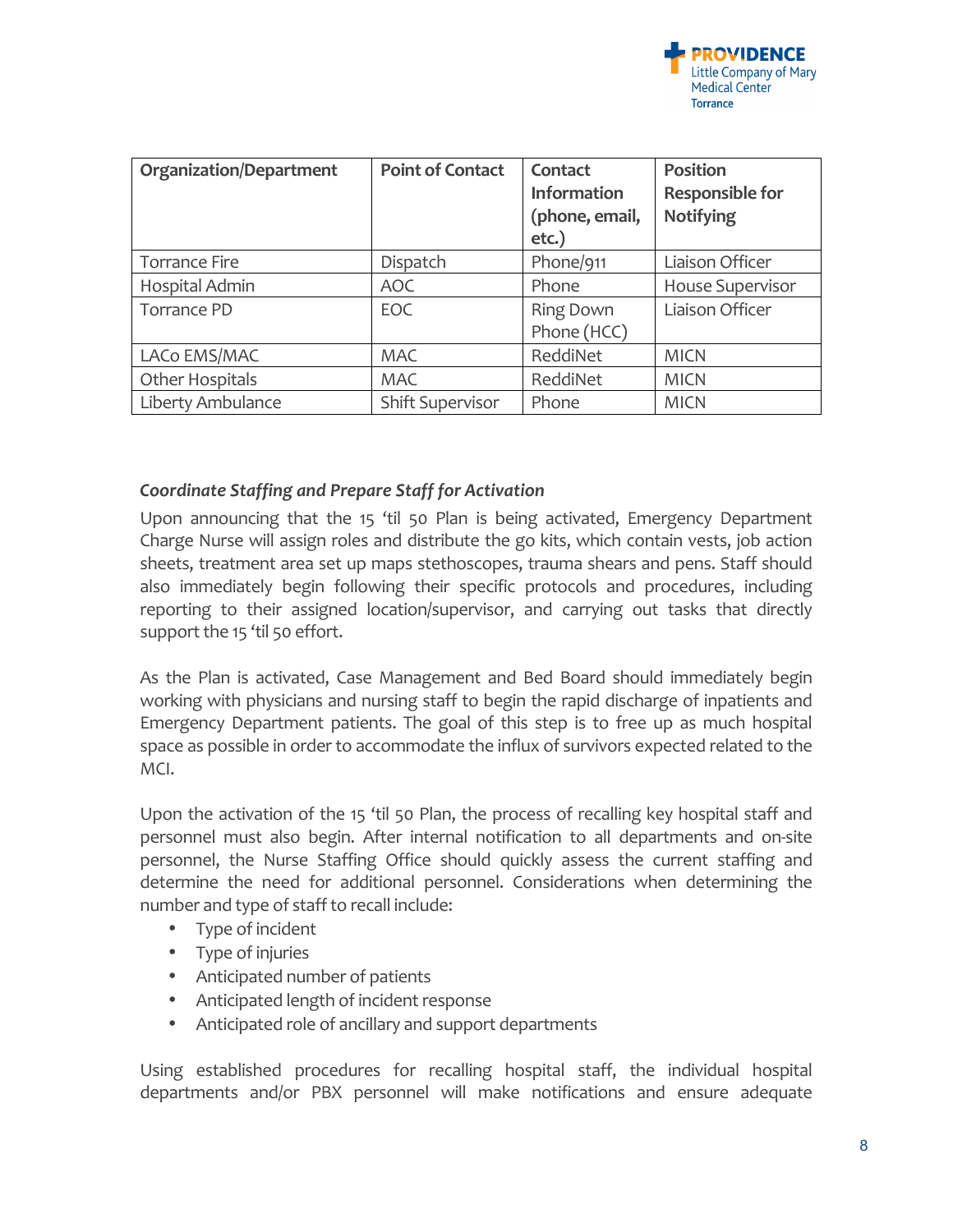

personnel are recalled to support ongoing surge capacity in the Hospital. While the initial 15 'til 50 response will likely be handled by staff already at the Hospital, it is important to begin making notifications and requesting additional personnel as soon as the decision is made to activate the plan. The Hospital Command Center will also keep a list of key contact information for all personnel involved in incident response.

| <b>Daily Position Title</b> | 15 'til 50 Position Title | Location                  |
|-----------------------------|---------------------------|---------------------------|
| ED Charge Nurse             | Treatment Area Lead       | <b>External Treatment</b> |
|                             |                           | Area                      |
| <b>House Supervisor</b>     | Incident Commander        | <b>HCC</b>                |
| Safety Officer              | Safety Officer            | <b>HCC</b>                |
| <b>Media Relations</b>      | Public Information        | <b>HCC</b>                |
|                             | Officer                   |                           |
| Managers/Directors          | <b>HICS Positions</b>     | <b>HCC</b>                |
| <b>Human Resources</b>      | Labor Pool                | Cafeteria                 |
| <b>ED Staff</b>             | As Assigned               | External/Minor            |
|                             |                           | <b>Treatment Areas</b>    |
| In Patient Unit Staff       | ED Backfill Staff         | ED                        |
| Unassigned Staff            | Labor Pool                | Cafeteria                 |

## **Deploy Supplies and Equipment**

Another key step upon activation of the Plan is for the ED staff, POM staff and Registrars to begin distributing, deploying, allocating, and tracking resources. All of the set-up team must deploy to the Earl Street loading dock and to the Minor Equipment storage room to unlock containers, release necessary materials, track which resources are being sent to the triage site, and ensure the proper flow and tracking of all resources released. Deployed staff assigned radios should also set up direct lines of communication to the Hospital Command Center, Internal Charge Nurse and the Triage Nurse(s).

## *Hospital Command Center*

Additionally upon the announcement that the  $15$  'til 50 Plan is being activated, the Hospital Command Center (HCC) should be activated. The House Supervisor is responsible for activating the HCC following procedures set forth in the HCC Plan. Resource management will also supervise the distribution of radios, ensuring each radio is signed out and tracked before being released. Upon arriving at and activating the HCC, the Incident Commander should notify the Labor Pool and the Treatment Area Lead that the HCC is open and that resource requests and information should be sent to the HCC.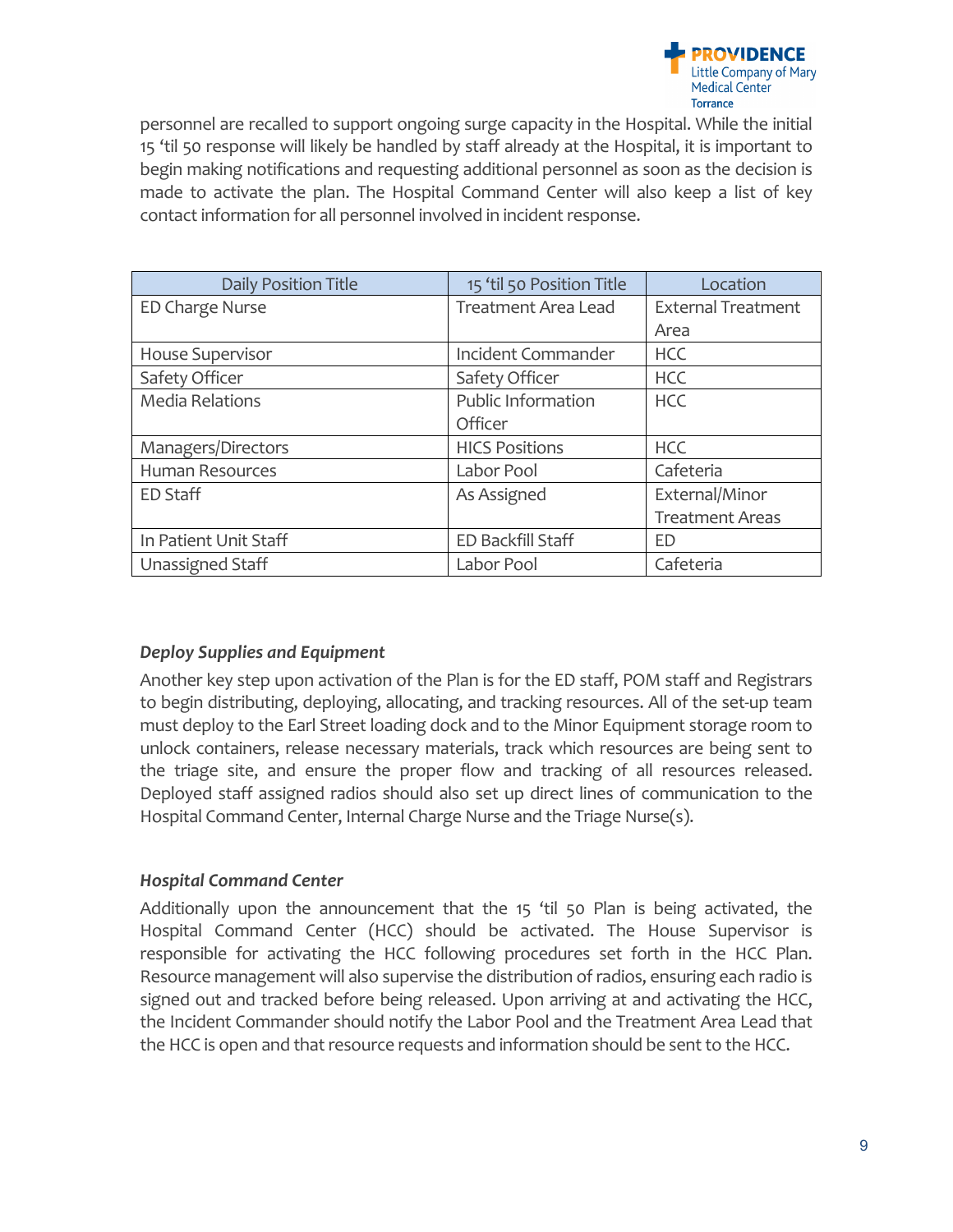

# **OPERATIONS**

## *Triage*

Some special challenges faced in MCI triage could include:

- Mixed chemical, biological, radiological, nuclear, or explosive (CBRNE) casualties
- Responder protection and safety
- Crime scene management and evidence preservation

Therefore, *all* 15 'til 50 triage staff should abide by the following actions during triage:

- Evaluate each patient individually before making decisions
- Determine any possible hazards associated with each patient (i.e. CBRNE hazards)
- Use appropriate Personal Protective Equipment (PPE)
- Remain in the appropriate areas (do not leave the assigned zone unless directed otherwise)
- Never make a triage decision based on a perception that there are too many "Reds" or not enough "Greens," no matter what the capacity is
- Always lean on the side of higher priority. For example, if unsure of whether the patient is green or yellow, the patient should be tagged yellow
- Preserve items as much as possible, including the patient's personal items or clothing, for use in later evidence processing if necessary

The basics of your S.T.A.R.T. Triage process include the following:

- Separate the patients into ambulatory and non-ambulatory
	- $\circ$  If not already included in the triage site setup, triage staff might want to demarcate a separate line for non-ambulatory patients coming in on gurneys, using traffic cones and caution tape
- Initial Patient Assessment (should take less than one minute for each patient)
	- $\circ$  Interview each patient (or accompany EMT or paramedic) for the main complaint and the location from which the patient is coming from
	- $\circ$  Tag each patient (omit personal information on the tag for now and concentrate only on the main complaint, the need for decontamination, and the type of injury) according to the following:
		- Confirmed deceased Tag Black
		- Unresponsive Tag Red
		- Severe bleeding or severe injury Tag Red
		- Minor injuries Tag Yellow or Green
		- Walking Wounded Tag Green
		- **Possibility of CBRNE-related injury** Note for Primary or Secondary Decontamination
- Secondary (Advanced) Patient Assessment
	- $\circ$  Depending on the surge of patients, the 15 til 50 triage staff may have the resources and time to perform a full assessment for better triaging during their initial assessment. However, if there is a large surge of patients, triage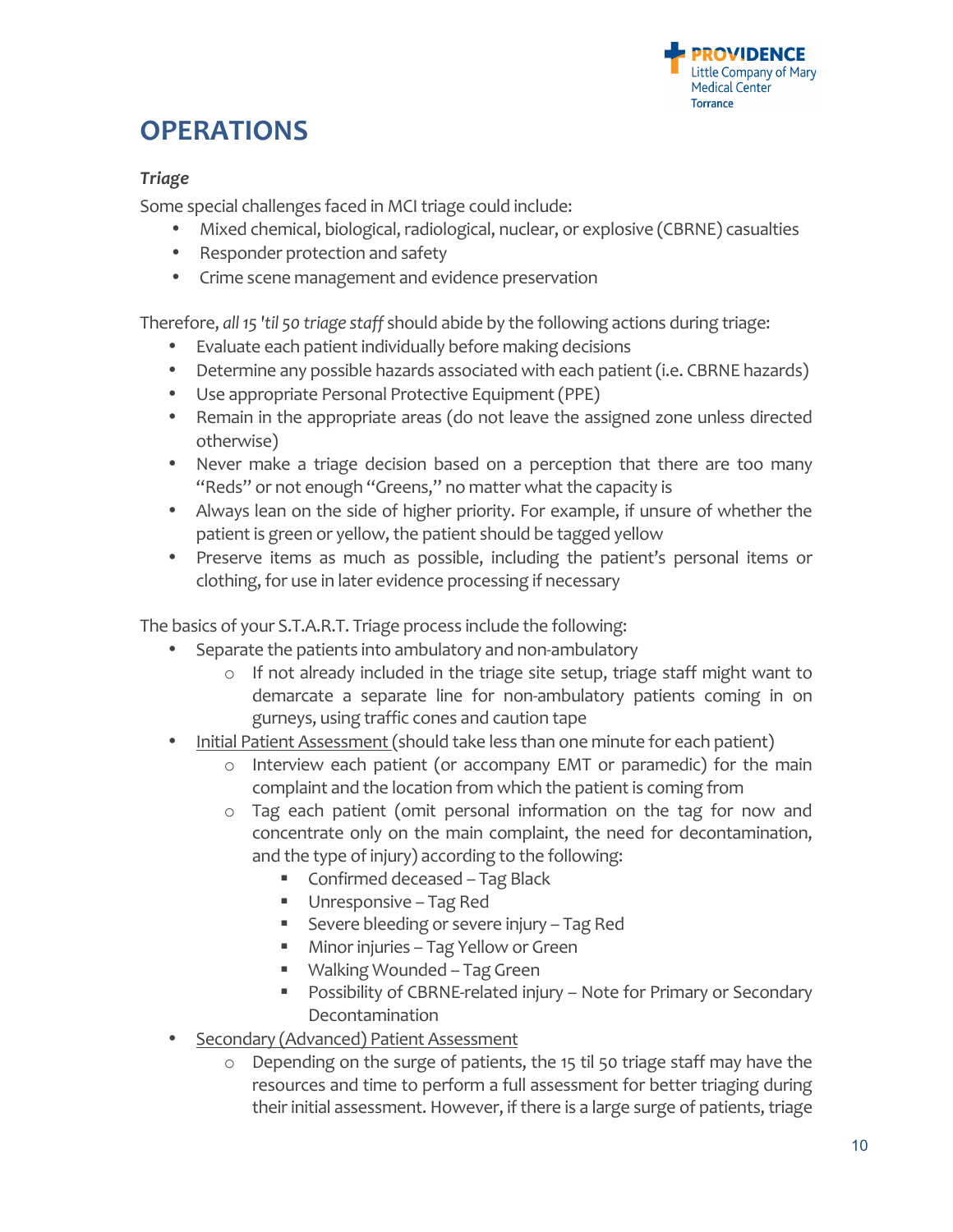

staff should separate into two groups: those who conduct initial triage and tagging, and those who make the rounds of the tentative treatment areas to measure the following:

- Respiratory Status
	- No respiration check for obstruction
	- Still no respiration Tag Black
	- $R > 30 Tag Red$
	- R< 30 Check perfusion
- **Perfusion** 
	- No pulse Tag Black
	- P > 2 seconds Tag Red
	- P< 2 seconds Check mental status
- **Mental Status** 
	- Those who cannot follow simple commands Tag Red
	- Those who can follow simple commands Tag Yellow or Green
	- Be sensitive to those who:
		- o Do not speak English
		- o Have hearing deficiencies
		- o Have Mental Impairment



 $\circ$  Re-tag patients as necessary and direct them to the appropriate treatment area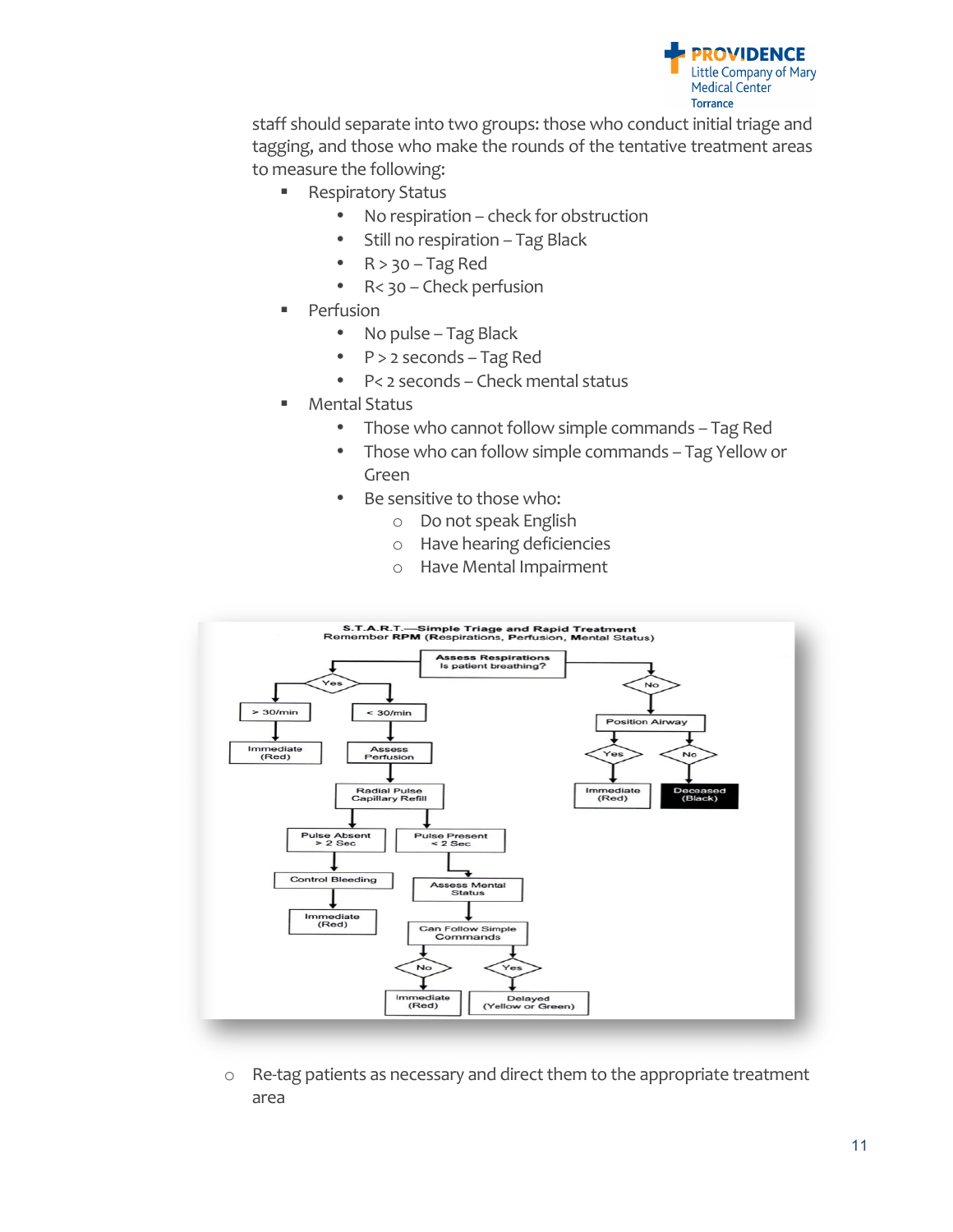

# *Treatment*

Once patients have moved past the Triage area and have been directed to either Immediate, Delayed, Minor, or the Morgue, treatment should follow the S.T.A.R.T. process.

All External Treatment Area staff should complete the following priority items before moving on to administrative items:

- Direct or move the patient to an available cot, chair, or section of the treatment area
- Stop the bleeding (as per TNCC Guidelines)
- Open the airway and insert any necessary Airway Adjuncts (e.g., OP airways)
- Elevate the legs for shock
- Administer oxygen
- Take vital signs and record on the triage tag
- Identify necessary specialties (i.e. general surgery, anesthesiology, radiology) who may need to consult on the patient
- Identify necessary medications or treatment recommendations and report to the Treatment Unit Leader
- Identify patients recommended for transport to other areas of the hospital or other facilities and report to the Treatment Unit Leader

Once initial triage/treatment has been made, staff can complete the following items for each patient:

- Ask the patient for their name, age, and personal information
- Fill out the labels attached to the Documentation Packet and assign a patient ID  $#$
- Bag all personal items in a Patient Belongings bag and label with the patient's ID  $#$ and include the tear-off Personal Property Receipt from the Triage Tag (if available)
- Fill out any necessary x-ray or test request forms and drop into the appropriate box located on the Loading Dock or in the Minor Treatment Area
	- $\circ$  Radiology or X-ray staff should have a box or boxes in the treatment areas designated for quick test requests. These staff should periodically check the boxes and assign staff to transport those patients to the appropriate areas
- Provide patient privacy if possible and/or appropriate. Staff can use tents, sheets, portable showers, or whatever is on hand to provide privacy
- Refer separated family members to the Family Information Center or established hotline number to obtain information

The Treatment Unit Leader should be regularly reporting the status of treatment area capacity, recommended patient transports, treatment area resource requests, staffing capacity, and security issues.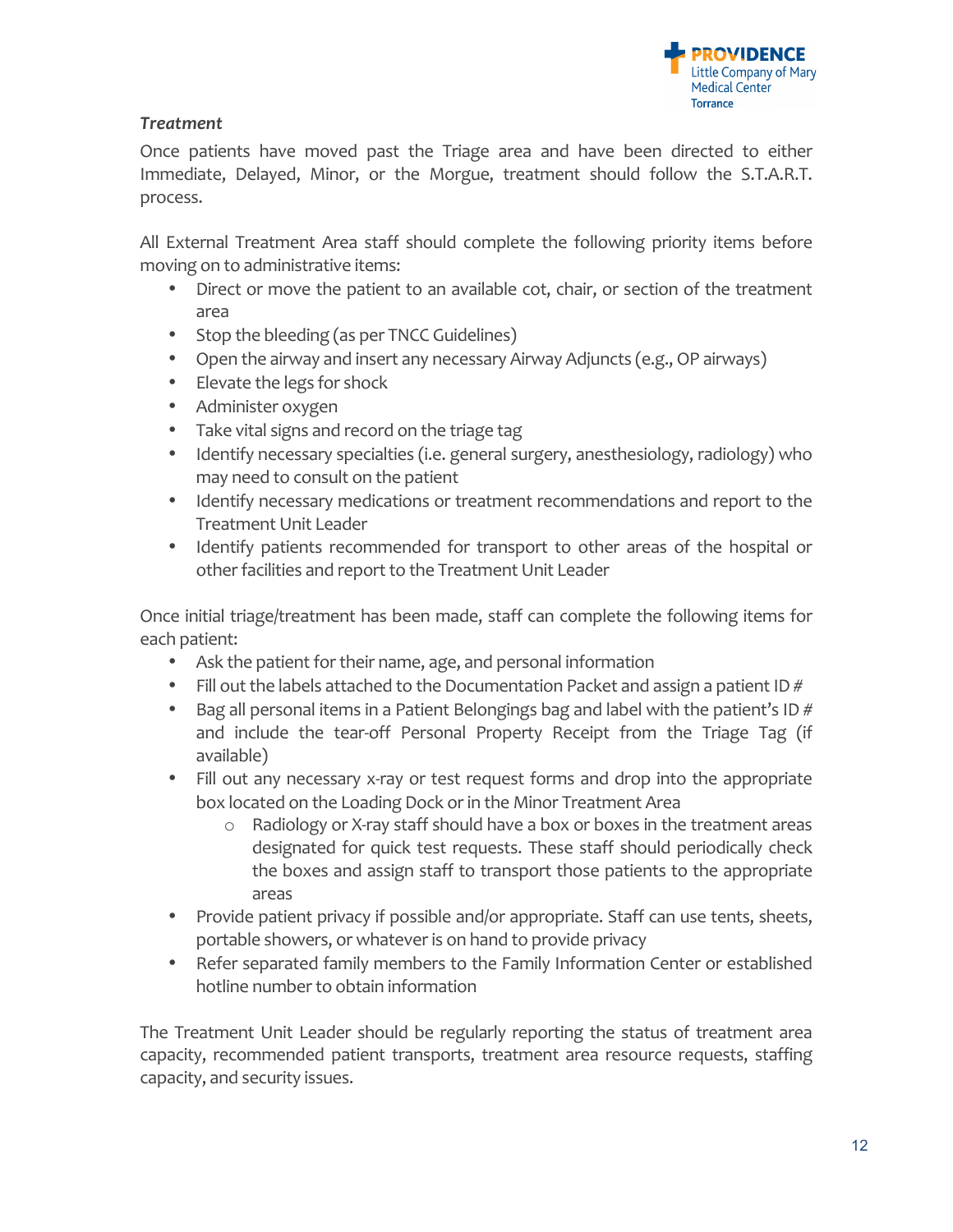

# *Security (Department of Public Safety)*

As soon as the 15 'til 50 Plan has been activated, hospital Department of Public Safety (DPS) staff should immediately begin the process of locking down the facility, setting up traffic control, internal security, and law enforcement coordination, before assisting with setup of the mobile triage/treatment site.

One of the most important aspects of MCI response is the management of ingress and egress routes to the mobile triage/treatment area. Hospital security will first coordinate with the Hospital Command Center to confirm the location of the mobile triage/treatment area, and which ingress and egress routes should be used. The egress route used to evacuate patients from existing departments should always be separate from the ingress routes used to process incoming patients once 15 'til 50 has been activated. Initial actions for hospital security staff are categorized and outlined in more detail below:

# Traffic Control

- Confirm the location of the mobile triage/treatment site with the Hospital Command Center (HCC)
- Confirm the lockdown and/or evacuation of hospital departments in coordination with the Hospital Command Center, ED staff, and Triage and Treatment Unit Leaders
	- $\circ$  For example, the ED should be locked to incoming patients (who will now be redirected to the mobile triage/treatment site) and the waiting room evacuated and redirected to the mobile triage/treatment location
- Retrieve traffic cones, caution tape, and directional signage from the Disaster Supply Trailer
- Establish ingress routes for emergency vehicles arriving at the mobile triage/treatment site and demarcate with appropriate signs and equipment
- Establish ingress routes for incoming pedestrians and "walking wounded" arriving at the mobile triage/treatment site and demarcate with appropriate signs and equipment
- If not already in place, create a traffic flow map and send a copy to the Hospital Command Center and the Triage and Treatment Area Unit Leaders

## Internal Security

- Post security staff according to the established ingress and egress routes, taking into consideration the safety of the facility (i.e. if the hazard was an earthquake that affected the integrity of hospital facilities) and estimates of incoming surge amounts. Coordinate with the Hospital Command Center and Facilities or Engineering staff
- Ensure that all security staff are equipped with radios
- Ensure that security personnel are posted in the Family Information Center, the Treatment Area, and the Triage Area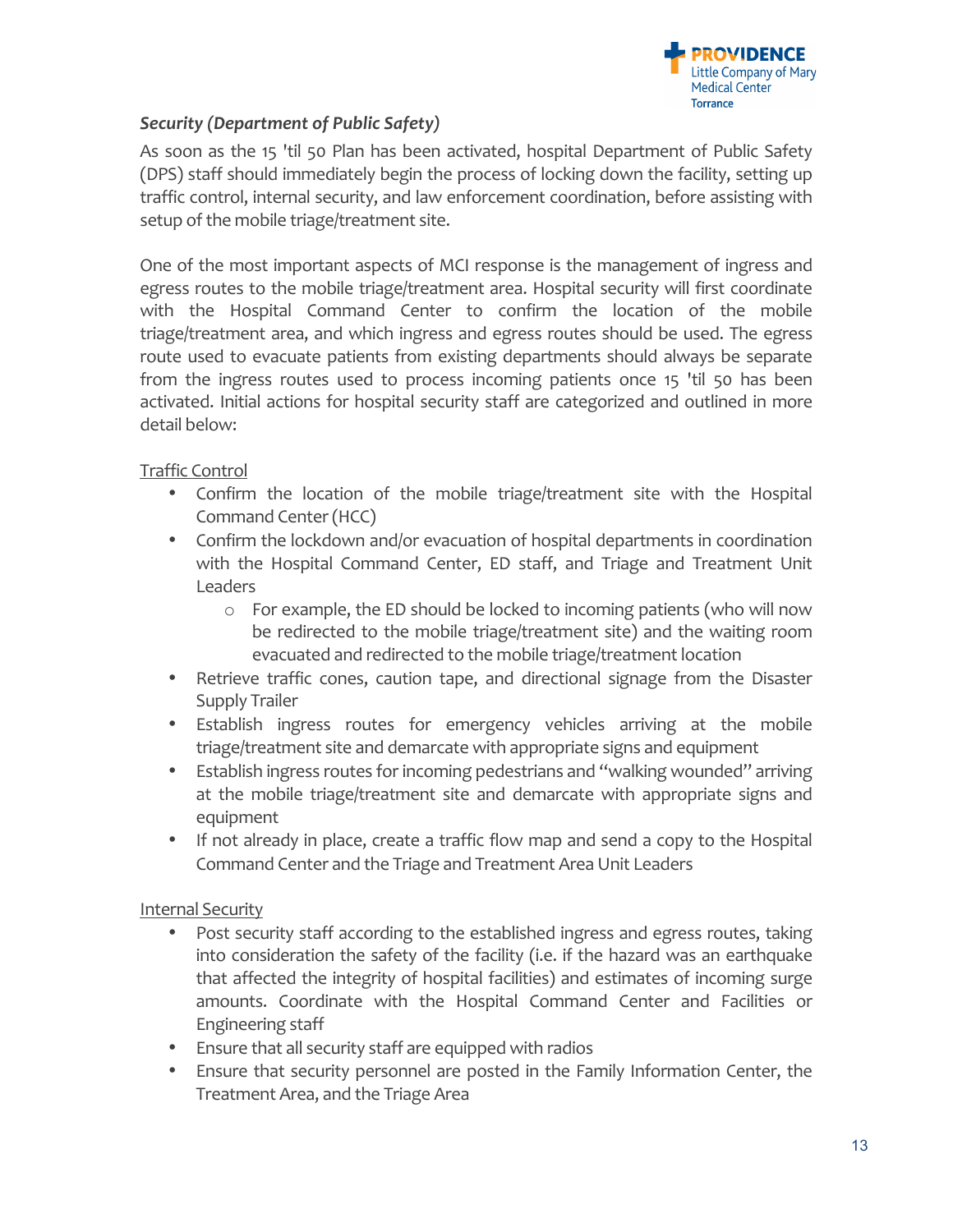

- Establish a secure perimeter around the hospital
- Advise all hospital staff to be on the alert for suspicious behavior
- Deputize Valets, Volunteers and any available staff to assist with monitoring paths of ingress and egress

#### Law Enforcement Coordination

- Activate any existing MOU agreement with local law enforcement to call in additional security personnel, especially if the hospital may be considered a secondary target of terrorist attacks
	- o Contact the Shift Commander at the Torrance Police Department (310) 618-5670 to activate the MOU and request an additional Sargent and five officers to assist with traffic control, crowd control and treatment area security
	- o Ensure incoming law enforcement personnel have parking and identification
	- o The Manager of Public Safety or designee will be in charge of briefing incoming law enforcement personnel on internal processes, flow maps, radio protocols, and role assignments
- Coordinate with the Hospital Command Center's Liaison Officer and the local law enforcement agency to establish protocols for providing evidence, interviewing patients, and collecting forensic information or data. These protocols should be briefed to ALL triage and treatment area staff once established
- Coordinate with the Hospital Command Center's Liaison Officer and Public Information Officer about the need for any joint media coverage, messaging, or press conferences with local law enforcement

## *Patient Processing*

Patient processing involves the ongoing efforts of intake and case management staff to facilitate rapid admission, patient tracking, and discharge throughout triage.

Intake and case management staff in the Treatment Areas should complete the following priority items for each patient:

- Ensure that the Patient Charts are labeled and have been filled out completely and accurately for each patient
- Place ID sticker for each patient on color coded treatment area tracking sheets
- Ensure color coded sheets are delivered to the HCC when: 1) sheet is completely filled, or 2) every 15 minutes (whichever comes first!)
- Fill out PsySTART triage tags for each individual to evaluate possible mental health crises or emergencies
- Ensure that personal property is tagged and stored in an appropriate location. When possible, utilize the color coded bin for the appropriate treatment area.
- Facilitate the discharge process for minor or delayed treatment patients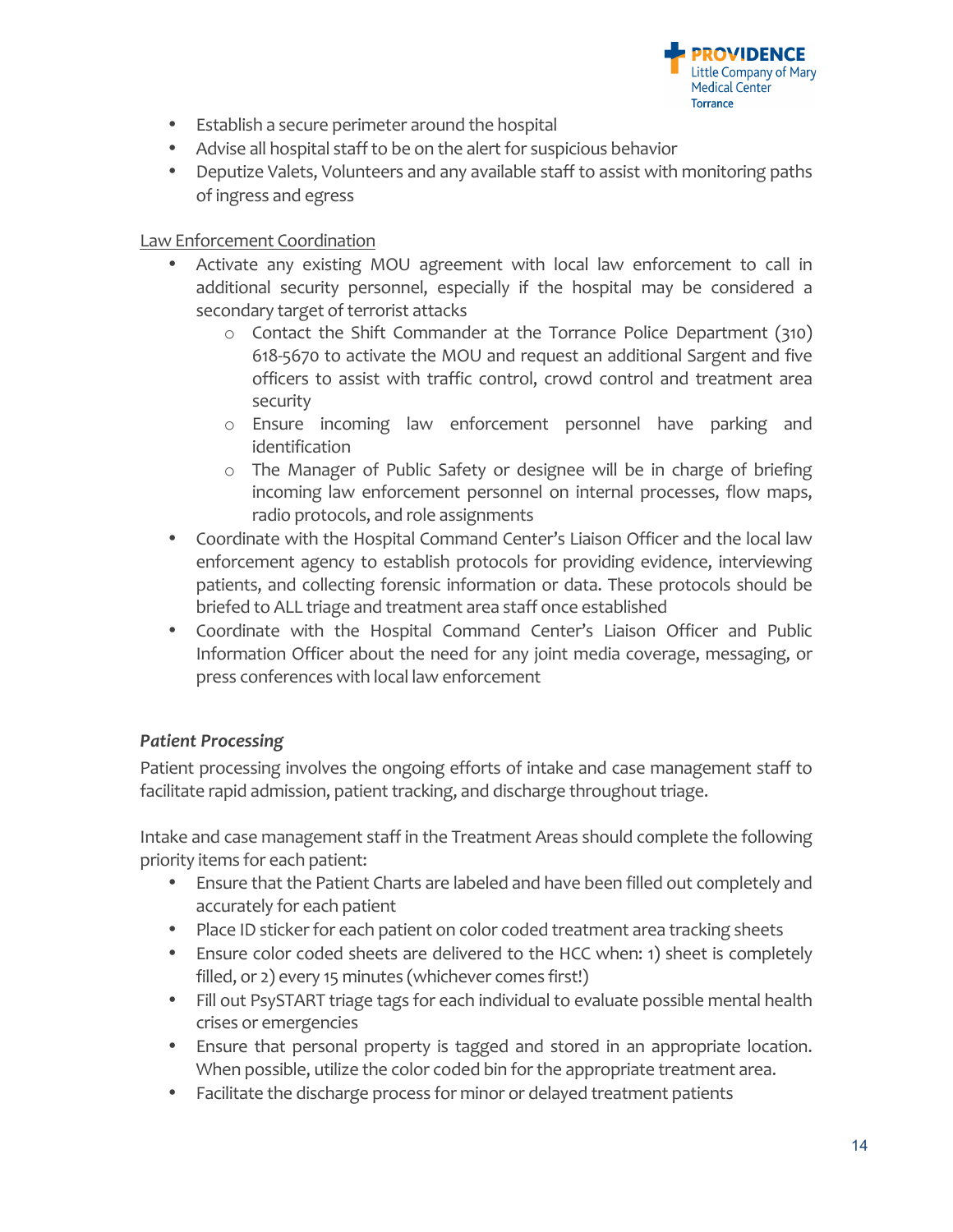

- Monitor the treatment areas for possible HIPAA violations (i.e. forms lying out where other patients can easily read or view them)
- Monitor for low quantities of admit forms or triage tags
- Follow-up with patients regularly and check for patients who can be moved to a lower treatment area or discharged
- Report intake or discharge information to the Treatment Unit Leader

#### *Communications*

Hospital Command Center staff is in charge of overall communications throughout all areas of the hospital. The Triage and Treatment Unit Leaders will serve as the main points of contact between the mobile triage/treatment area and the command center. As such, both of these positions will need to be equipped with radios as early as possible in the 15 'til 50 activation process. If radios are not deemed appropriate or viable based on the needs of the incident, the Incident Commander at the Hospital Command Center must establish an alternate means of communication and notify all hospital staff immediately.

The Liaison Officer will serve as the primary point of contact for other agencies, including the local public health department, the local EOC, the local MACC, local fire and law enforcement personnel, and the FBI for federal investigations or the CDC for specific public health emergencies. The Liaison Officer should notify relevant agencies when the 15 'til 50 process has been activated, and when it has been deactivated. The Liaison Officer will schedule regular status update phone calls with each agency to keep them apprised of the incident and any requests for assistance.

The Medical Care Branch Director or Operations Section Chief is responsible for collecting regular (at least every 5 minutes during site setup, and every 10-20 minutes during triage and treatment operations) radio status updates from the Triage and Treatment Unit Leaders, the on-duty staff in each hospital department, and hospital security staff. Status updates should include:

- The status of site setup
- The status of any missing equipment
- The number of incoming patients
- Safety issues
- Security violations
- Requests for assistance

The Public Information Officer will take charge of all communications with the public and the media, in coordination with the Family Information Center. All other staff should refrain from speaking with the media or posting incident details to social media. Requests regarding patient information or missing family members should be directed to the Family Information Center's hotline. As soon as 15 'til 50 has been activated, the Public Information Officer should coordinate with the Liaison Officer and other PIOs at other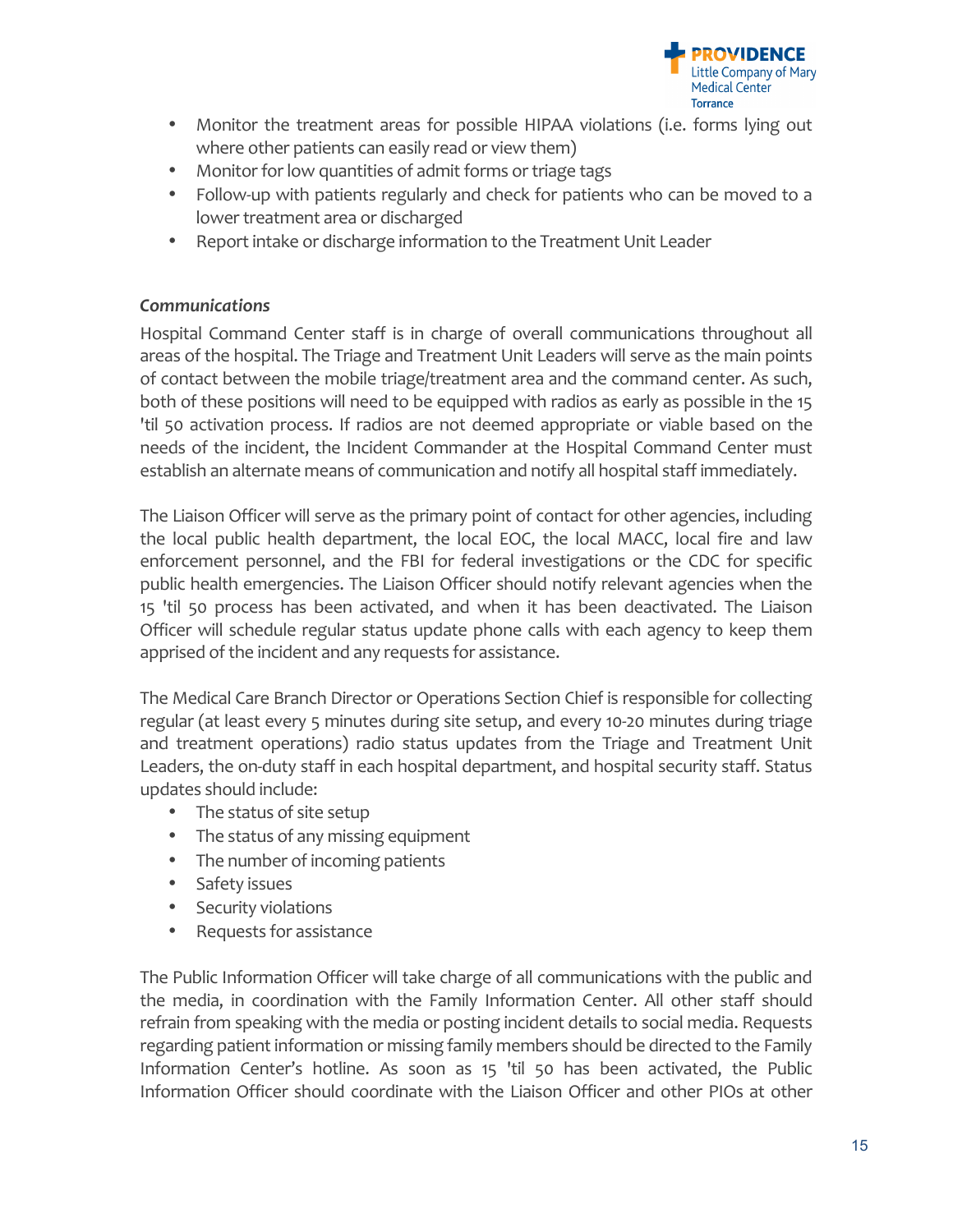

agencies to draft media messaging, notify internal staff of policies for speaking to the media, and begin rumor control.

#### *At Risk Populations*

During a medical surge some patients might have difficulty in accessing public health or medical services. Children, people with access or functional needs, those for whom English is a second language, those who are chemically dependent or mentally ill are all potentially at-risk populations.

All Triage and Treatment staff should be looking out for potential at-risk populations represented in the patients coming in, and in addressing them accordingly or referring them to the appropriate staff.

*Children or unaccompanied minors* should be referred to treatment specialists as well as the Family Information Center for family reunification. If a child is with a parent, do not separate them unless the child is interfering with treatment. The Family Information Center should be supplied with toys, books, and coloring books to keep children occupied while waiting for family members. The Family Information Center will fill out an Unaccompanied Minors form when applicable and assist with family reunification.

For those with *access and functional needs*, staff should make every effort to accommodate their needs. Improvisation is the key: for example, if the portable decontamination trailer only has stairs, staff can create a wheelchair accessible decontamination area with a portable shower, privacy screen, and caution tape to demarcate decontamination zones. The triage and treatment area should be fully accessible, but depending on the incident, it may not always be feasible. The Treatment Unit Leader and Triage Unit Leader are responsible for evaluating the site for accessibility issues during site set-up, and providing solutions or recommendations. If extra equipment is necessary, requests should be communicated to the Command Center through the Unit Leaders. 

Portable translator equipment and/or volunteer staff translators should be included in the 15 'til 50 setup for those for whom English is a second language. If a patient coming into triage does not speak English, use sign and body language as much as possible, and request translation (through equipment or personnel) through the Unit Leaders.

Those who are chemically dependent or those with existing mental impairments will also need to be accommodated. Case management staff should be called in to consult with patients with these pre-existing conditions, and to check on them regularly.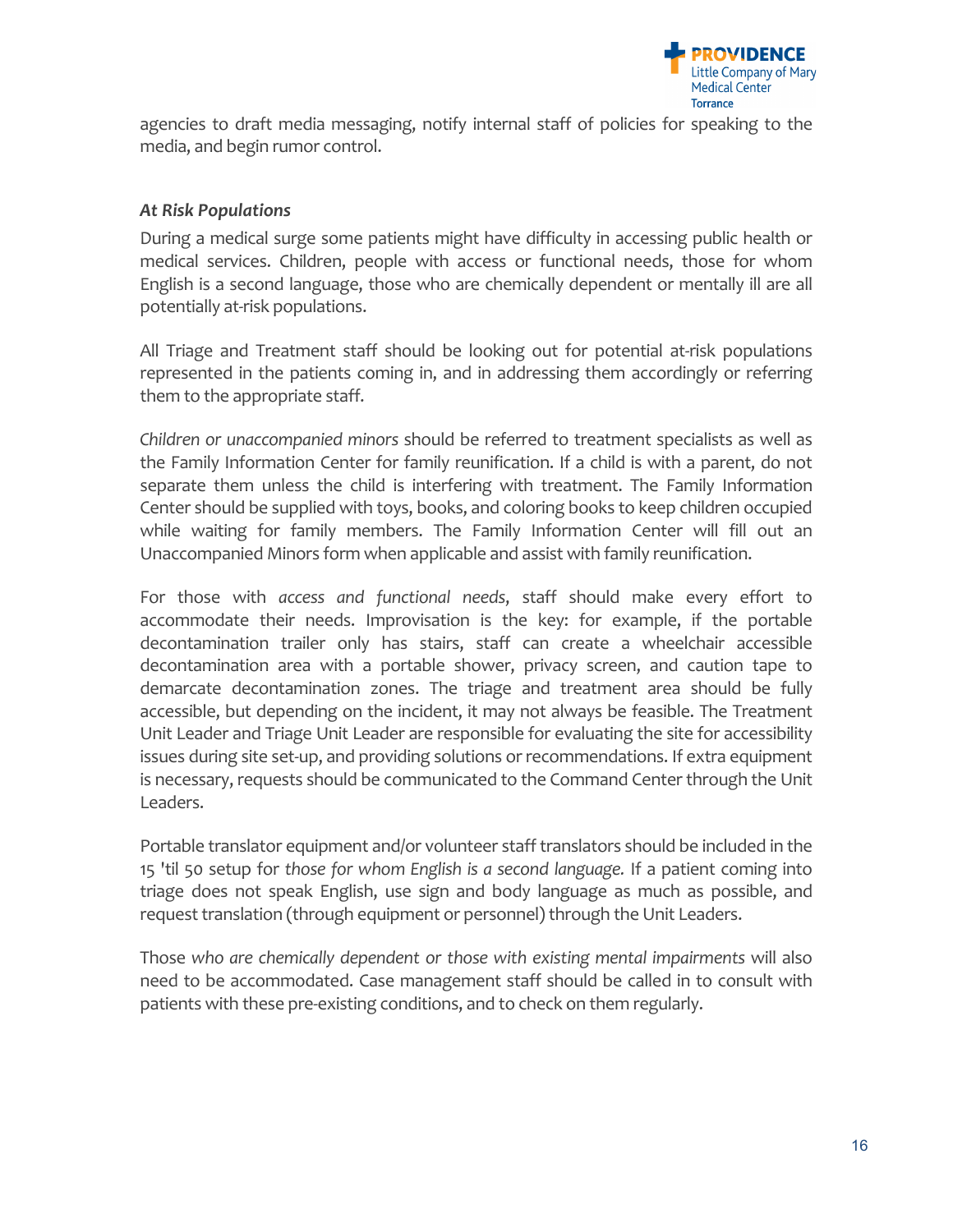

# *Mental and Behavioral Health*

15 'til 50 utilizes the PsySTART triage system to rapidly triage mental health status during an MCI. This triage strategy will help identify individuals who are experiencing a mental health crisis or emergency, and those who are at risk for chronic mental health disorders.

Triage staff (those assigned to Secondary Assessment or those from Case Management) will use the PsySTART triage forms to measure the following:

- Impact of severe / extreme stressors
- Severe or extreme exposure to traumatic incidents (i.e. death, suffering, delays in treatment or evacuation, exposure to toxic agents)
- Traumatic loss (loss of family, including missing family members)
- Secondary impacts (home loss, relocation, job loss, decreased social support)
- Injury or illness (missing limbs, extended health risks)
- Expressed peri-traumatic severe panic (subjective risk)
- Practical considerations for case management (housing, unaccompanied minors)

# **Staff Support Services**

MCI incidents will create a significant amount of stress on responders and staff. Case management staff should monitor the triage and treatment area staff for the following and report cases to the appropriate Unit Leaders (utilize Critical Incident Stress Management protocol as needed):

- Responder fatigue, panic, or depression
- Confusion or tension among Triage or Treatment staff
- Supplies of food and water for staff as well as patients
- Responder injuries and safety issues
- Fears about contamination and/or CBRNE-related dangers
- Concerns from staff about the safety and well-being of family members
- Lack of adequate staff leading to responder stress and difficulties prioritizing treatment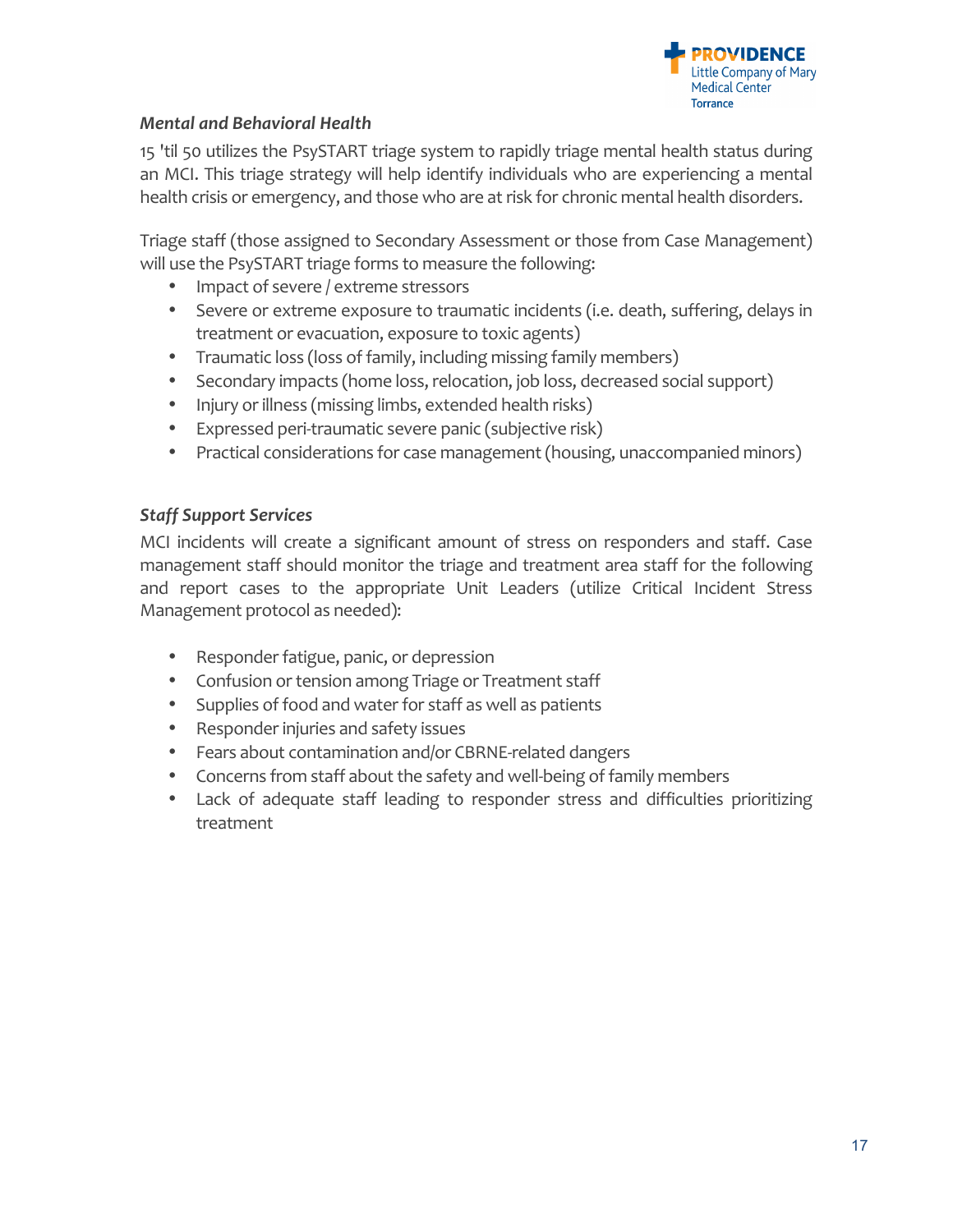

# **TRANSITION**

Transition marks the time that Hospital operations move from triaging and treating a surge of patients back into more standard operations. The Transition period allows for resources to be demobilized and personnel to return to their normal positions. The following steps will be taken in order to ensure a measured demobilization and transition into standard hospital operations, and is a crucial step in proper surge response.

#### *Authority to Transition*

The decision to transition from surge/MCI response into normal daily operations will be made by the Incident Commander in conjunction with the Administration team based upon information received from the HCC and the Triage Unit Leader. The decision to transition will be made based on information about the MCI, the ongoing threat or hazard, the inflow of patients to the triage and treatment area, and the availability of resources and space in the hospital. In most situations, the decision to transition to normal operations will be a subjective decision based on available information. However, depending on the size, type, and scope of the situation, "demobilization triggers" may be used to determine that a transition to normal operations should take place. These "demobilization triggers" may include:

- Patient inflow has reached within 5%-10% of the day-to-day average
- Hospital no longer needs to transfer patients to other hospitals and can fully handle patient inflow internally
- Incident has stabilized and no additional incident-related patients are arriving at the hospital
- All remaining incident-related patients have been diverted to another facility

Upon deciding that transitioning to normal operations is in the best interest of the hospital and patients, the Incident Commander or AOC will set a specific time to begin demobilization, and communicate this time to all unit leaders and the HCC. It should be noted that not all areas will necessarily transition at the same time. If establishing staggered transition times, a list of areas and times should be developed and distributed to all unit leaders and the HCC.

## *Notify Stakeholders*

Notification of internal hospital personnel will follow much the same procedures as activating the 15 'til 50 Plan. Upon the decision to begin Transition, the Incident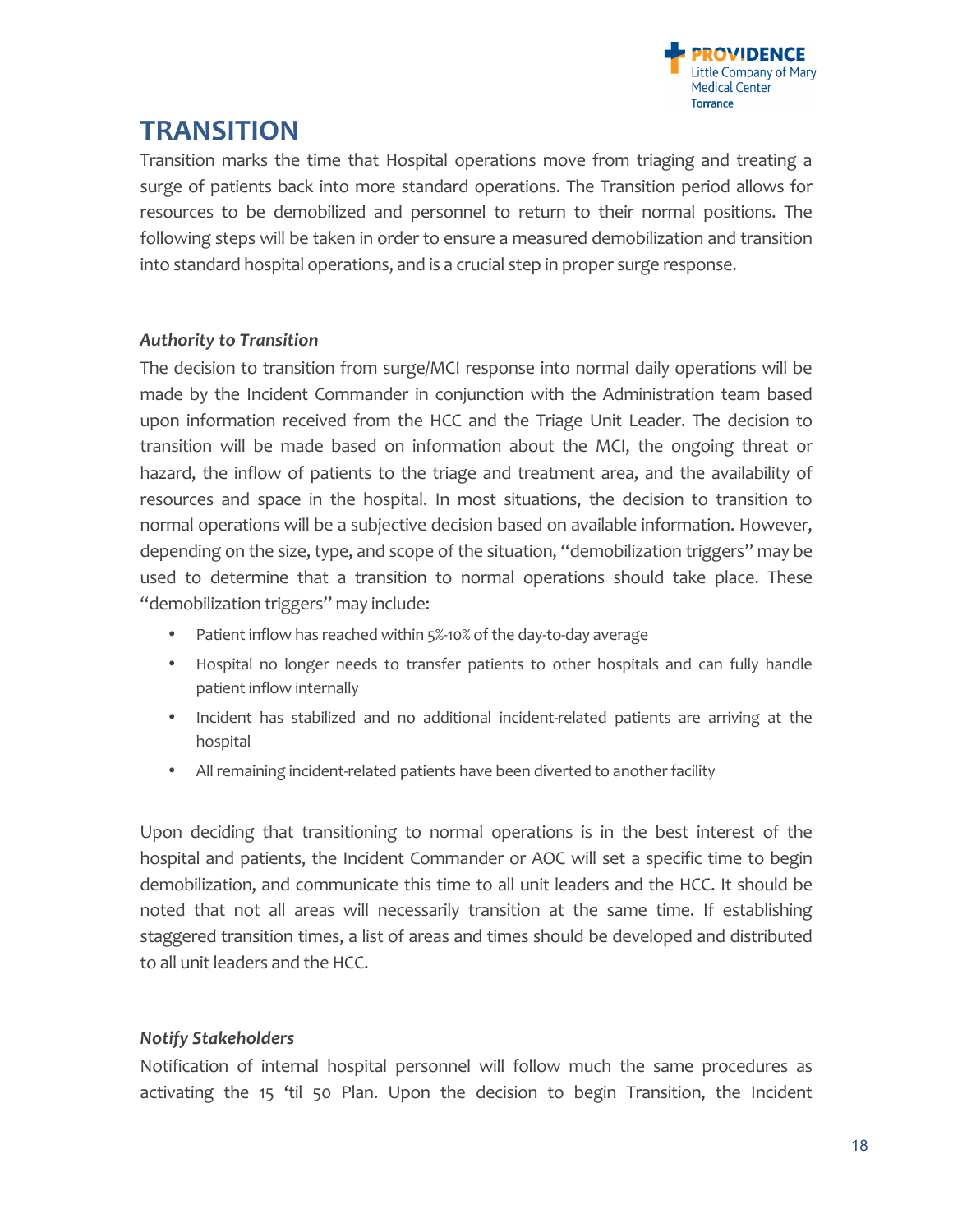

Commander or AOC will verbally, either in person or over the radio, tell all unit leaders that the operation is moving into transition at the designated time. If Transition is staggered at different times for different units, a written schedule should be developed and distributed to all unit leaders in a timely manner. Regardless of whether Transition times are staggered or not, all unit leaders should be reminded that they must officially notify the Incident Commander when their unit has 'closed' and fully transitioned to normal operations. As such, the Incident Commander will be the last position to demobilize. 

External stakeholders must also be notified of transitioning operations and demobilization. The HCC will notify external stakeholders, via the Liaison Officer, that operations are transitioning back to normal status. All external stakeholders that were involved in response efforts or coordinating with the hospital should be notified. This includes, but is not limited to, local ambulance companies, County Emergency Medical Services, City Emergency Operations Center, and hospital executives.

Lastly, off-duty hospital personnel should also be informed of the changing status of hospital operations. Staff not at the facility should be notified via the phone tree or mass notification system that hospital operations are transitioning at the designated time, and that at that time normal schedules and responsibilities will be back in place. PBX or department Unit Secretaries (or assigned personnel) may be tasked with activating the phone tree and ensuring that all personnel are notified of the changing status of operations. 

## *Transition Operations*

Demobilization procedures should follow the HICS form 221 Demobilization Check List. All units and personnel should follow demobilization procedures, including tracking and returning resources, demobilizing personnel back to their regular positions and responsibilities, and collecting all paperwork. All resources must be received and tracked by Resources Unit Leader or the Planning Section Chief. The Planning Section Chief or designee should collect all paperwork.

## *Prepare Messaging*

Upon the decision to begin Transition and notification of stakeholders, the Public Information Officer should be briefed on hospital operations and response to the MCI. The Operations Section Chief, Planning Section Chief and Incident Commander should